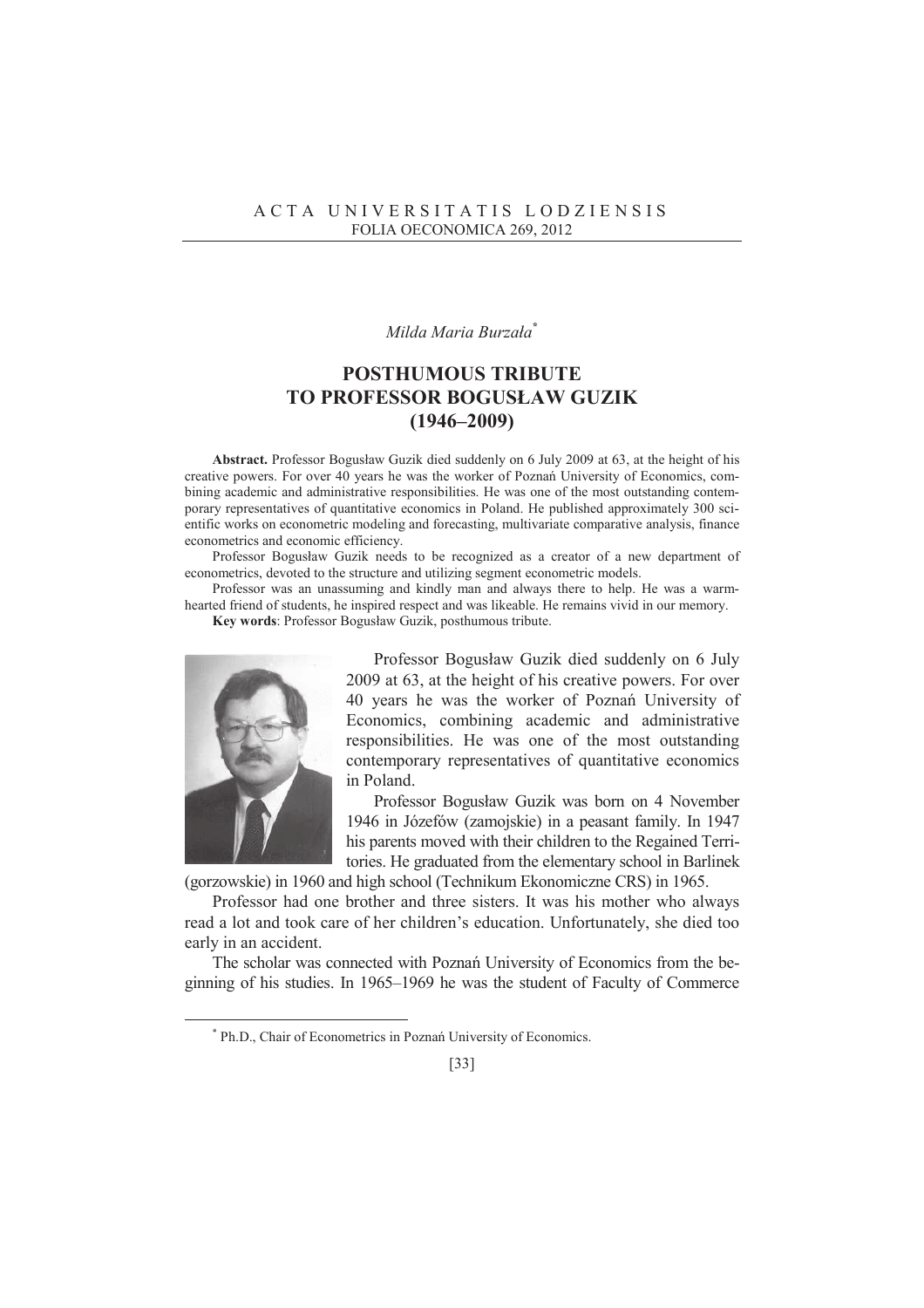and Commodities. After graduating from the University he started work at the Institute of Political Economics and then at the Institute of Statistics and Econometrics (since December 1969 called Chair of Econometrics). Bogusáaw Guzik acquired doctor's degree in economic sciences in 1975 (doctor's thesis on *Forecasting on the basis of segment trends*) and at the age of 34, in 1980, got post-doctoral degree, thesis on *Econometric forecasting methods* (being in fact Part 2 of *Econometric forecasting. Basics and methods.* PWE 1980). On 26 July 1991 he became professor of economic sciences.

Professor K. Zając admits in his review of Guzik's post-doctoral degree thesis that the author did not choose an easy and simple way to consider the question of econometrics. Each problem in Guzik's work was considered not only from the point of view of formal-mathematical accuracy, but also in three various planes: mathematical, logical and factual.

Professor had the flair for writing. He published approximately 300 scientific works (11 came out after his death). He dealt mainly with econometric modeling and forecasting, multivariate comparative analysis, finance econometrics and economic efficiency. The following monographs and academic course books are worth mentioning:

*Econometric forecasting* (co-author), PWE, Warszawa 1982

 *Modeling and planning of national economics growth*, PWN, Warszawa 1982

- *Econometrics with exercises, WUAE, Poznań 1992 (co-author W. Jurek)*
- *Introduction to forecasting and simulation theory, WUAE, Poznań 2008*

 *Basic DEA models in economic and social efficiency research*, WUEP, Poznań 2009

**Introduction to operations research, WUEP, Poznań 2009.** 

Moreover, in his achievements there are many works concerning operations research, mathematical statistics, market analysis and business conditions.

Professor Bogusáaw Guzik needs to be recognized as a creator of a new department of econometrics, devoted to the structure and utilizing segment econometric models.

Professor T. Kulawczuk from Gdańsk University wrote about Guzik's book *Segment econometric models*:

"It is the first in Poland (and presumably the first in Europe) monograph on segment econometrics (…). It contains, among others, segment model typology, description of a model verification methods, many new rules concerning location of turning points, formulation of forecasting rules, methods of building credibility interval and setting forecast horizon in the case of cross-section-time series. These are the issues depicted in literature for the first time."

Professor Zbigniew Czerwiński in his opinion on the question of giving professor's title to Mr. Guzik (1989) wrote as follows: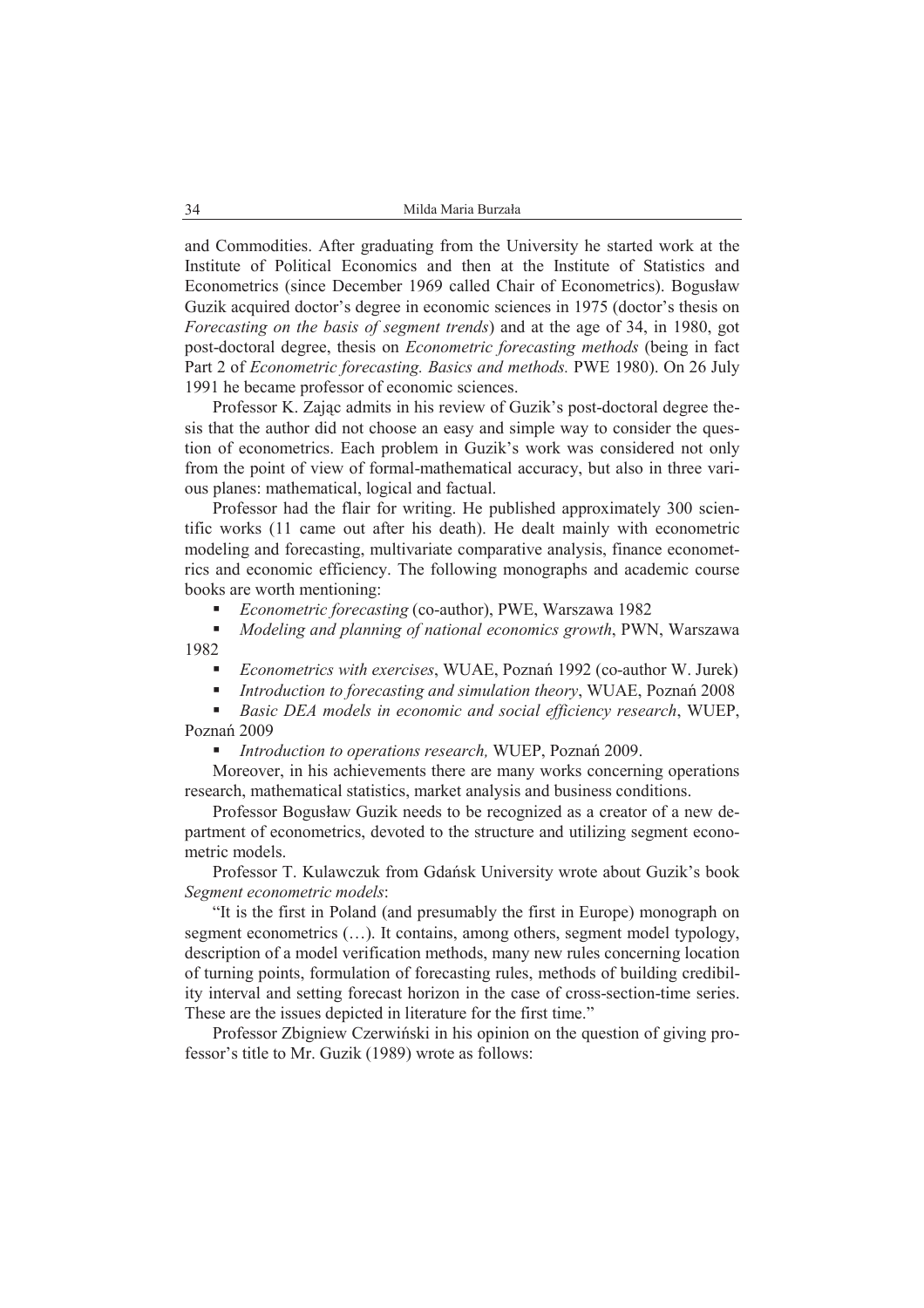"Scientific achievements of doc. Guzik are really fruitful and their rough characteristics given above is incomplete. Furthermore, the selection of works to which more time was devoted, is surely subjective. Professor's works were appreciated in economics area. They are frequently cited and constitute a starting point for further research. Professor's works are inventive, his methodological suggestions are sometimes surprising and controversial. But still they are always thought through. He combines the methodological and implementation trends very freely and understands that only statistic-econometric methods which were confirmed in empirical research will last (…)".

Professor Guzik was prized many times and also rewarded by the Rector and MNSzWiT. He was awarded the medal of the National Education Committee and the Golden Merit Cross for his academic, teaching and organizational work.

He gave lectures in, among others, econometrics and operations research, econometric forecasting, and exploiting computers in econometrics. His master's seminars were very popular among students. He supervised more than 100 master's theses.

Professor B. Guzik was a supervisor of many research teams, in the last period he was a manager of "Finance econometrics" statutory research. He took active part in the Chair doctorate's seminars – each doctoral student could count on his interest, good advice and support. Under his supervision four doctoral's theses were conducted and completed, and also he was a reviewer of a dozen or so post-doctoral's theses.

All his hard-working life Professor was above all an academic researcher and a teacher but also he was vice-Director of the Institute of Economic Cybernetics, vice-Dean and Dean of Faculty of Economics at Poznań University of Economics. For 15 years he led the Chair of Econometrics.

He was also, among others, Vice-President of KU NSZZ "Solidarity" AE Poznań (1980–1981), a member of some Editorial Committees (Wydawnictwo Uczelniane AE in Poznań, "Ruch Prawniczy, Ekonomiczny i Socjologiczny", Prace Naukoznawcze i Prognostyczne in Wroclaw, ), Statistics and Economertics Committee of Polish Academy of Sciences and GUS Mathematical Commission.

Professor Guzik had two children, Alicja and Aleksander. His wife Elżbieta recollects that he liked listening to music while working, had and liked movies by Charlie Chaplin, Woody Allen and Hitchcock. Leaving on holiday he always took several books with him. After his death on his night table the following books were open: *Quo vadis* by Sienkiewicz, *I recollect Poznań* by Z. Zakrzewski and *Rich Man, Poor Man* by Irwin Shaw.

Professor was an unassuming and kindly man and always there to help. He was a warmhearted friend of students, he inspired respect and was likeable. He remains vivid in our memory.